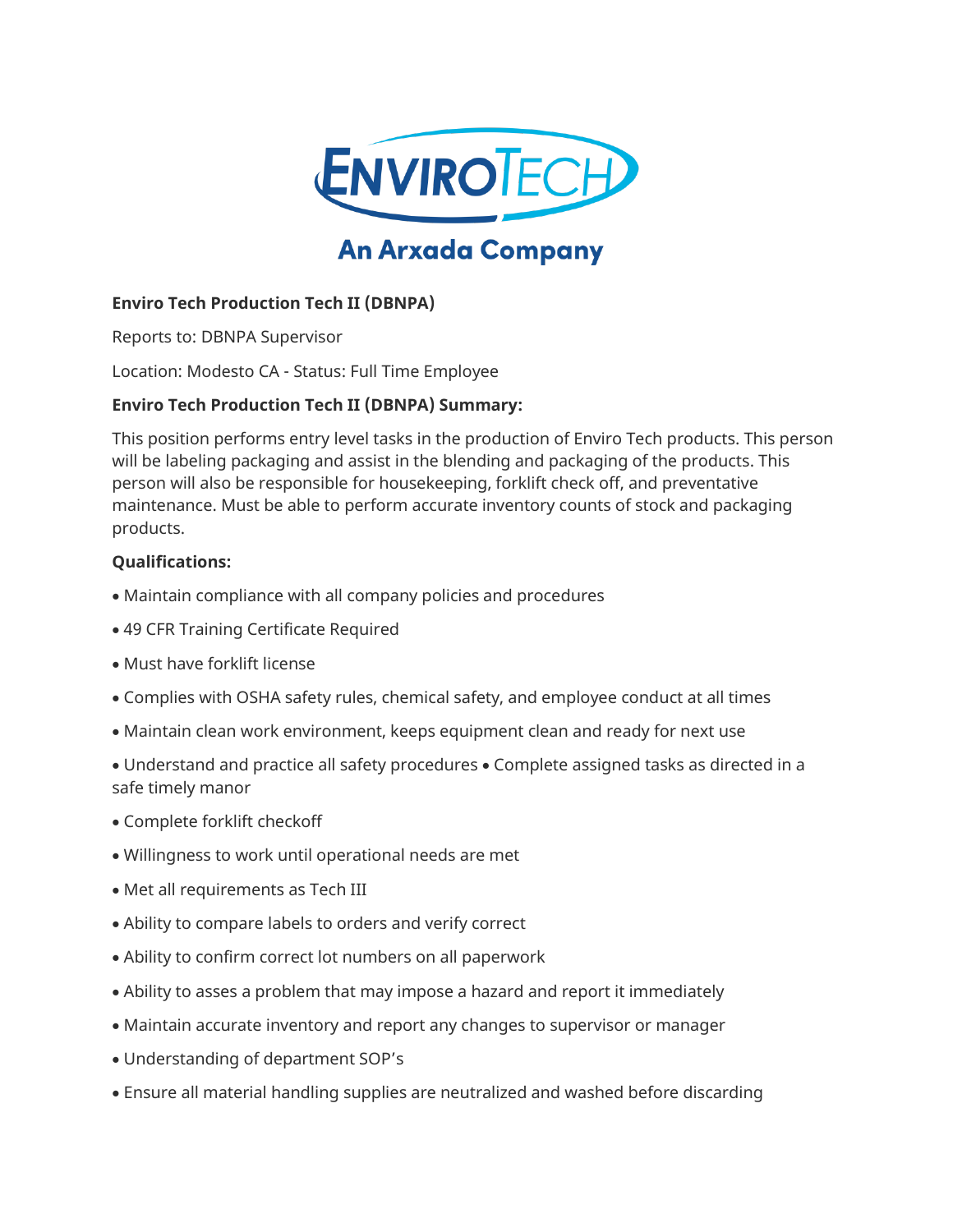- Assist in blending raw materials
- Full knowledge of the tableting process
- Perform periodic preventative maintenance
- Knowledge off all packaging processes
- Understanding of the disassembly and reassembly of the equipment
- Assist in annual company inventory
- Assist other department in downtime
- Ensure PPE is in good condition, and ready to use at all times
- Assist in periodic safety training
- Report any damaged equipment to manager right away
- Contribute to overall team effort by accomplishing related projects and offering assistance as needed
- Perform duties and/or tasks assigned by manager/Supervisor
- Lead Tech III in production

#### **Physical Requirements:**

• While performing the duties of this job, the employee is regularly required to use hands to handle, or feel and talk or hear.

• The employee is occasionally required to walk, climb, or balance.

• Specific vision abilities required by this job include close and long-range vision with good peripheral vision.

- Must meet respirator fit test requirements.
- The employee must frequently lift and or move up to 50 pounds.

• The work environment characteristics described here are representative of those an employee encounters while performing the job essential functions of this job. The employee is exposed to outside weather conditions, which include extreme hot and cold weather, humidity, rain and wind. The noise levels in the work environment are low to moderate.

• While performing the duties of their job, the employee will utilize industrial equipment to transport, blend, and package hazardous and non-hazardous materials and compounds.

## **About Enviro Tech, an Arxada Company**

Enviro Tech, founded in 1991, is a manufacturer of EPA and FDA approved chemical products for a variety of industries including industrial water treatment, food processing, agriculture, oil & gas and others. Enviro Tech has 41 parent EPA registrations and 15 FDA Food Contact Notifications. Enviro Tech's core chemistries are peracetic acid (PAA) and bromine-based